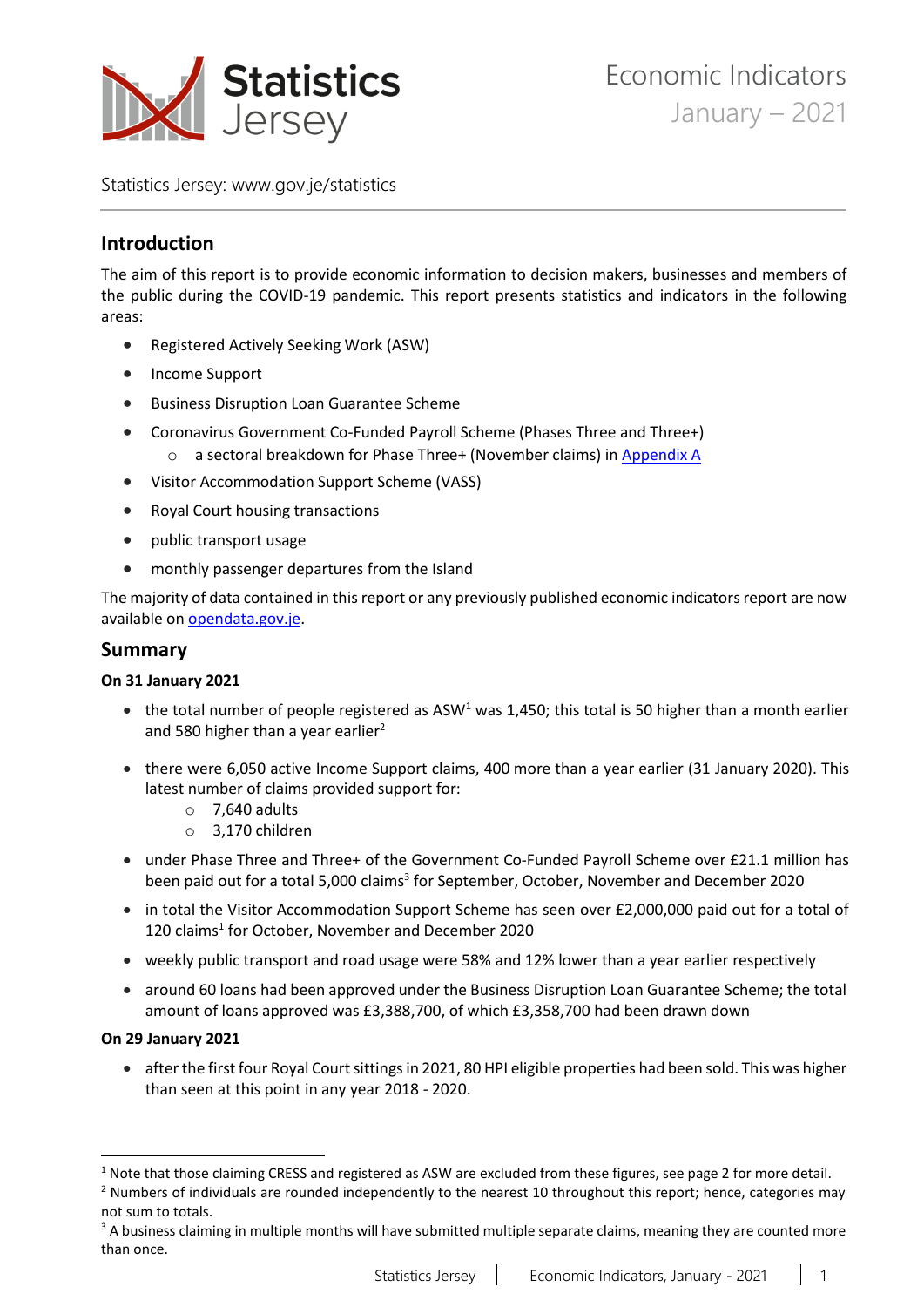

# **Registered Actively Seeking Work**

Customer and Local Service (CLS) compiles data on people in Jersey who are registered as Actively Seeking Work (ASW). Statistics Jersey independently analyses this anonymised data and publishes a quarterly report which can be found at [gov.je/statistics.](https://www.gov.je/Government/JerseyInFigures/EmploymentEarnings/Pages/RegisteredUnemployment.aspx) The information below provides a summarised, more frequent version, of the quarterly report.

It is important to note that unemployed Jersey residents are not required to register as ASW. However, those in receipt of an Income Support claim must be registered as ASW if they are required to be seeking work. Changes to the Income Support criteria, as well as certain administrative changes within CLS, can have an impact on the total numbers registered as ASW.

On 31 January 2021, there were 1,450 people registered as Actively Seeking Work (ASW). The total number registered on this date was 50 higher than a month earlier and 580 higher than a year earlier – see Table 1 and Figure 1.

Table 1 – Number of registered ASW excluding CRESS claimants, Seasonally adjusted total; 31 July 2020 – 31 January 2021

|                                                               | 31 Jul<br>2020 | 31 Aug<br>2020 | 30 Sep<br>2020 | 31 Oct<br>2020 | 30 Nov<br>2020 | 31 Dec<br>2021 | 31 Jan<br>2021 |
|---------------------------------------------------------------|----------------|----------------|----------------|----------------|----------------|----------------|----------------|
| <b>Registered ASW excluding CRESS claimants</b>               | 1.740          | 1.590          | 1.580          | 1.470          | 1.380          | 1.400          | 1,450          |
| <b>Seasonally adjusted total excluding CRESS</b><br>claimants | 1,780          | 1.660          | 1.550          | 1,460          | 1.410          | 1.390          | 1.400          |

*Note: the CRESS scheme ended on 31/8/20*

On a seasonally adjusted basis the number of registered ASW was 10 higher than a month earlier. Figure 1 shows the historic series of the number of people registered as ASW (excluding CRESS claimants) and the seasonally adjusted total from January 2016 to date.



#### Figure 1 – Number of registered ASW excluding CRESS claimants, seasonally adjusted total; 31 January 2016 – 31 January 2021

For comparability with the previous year (2019), Table 1 shows the number of individuals registered as ASW excluding CRESS claimants. The CRESS scheme was active from 1 April 2020 to 31 August 2020 for individuals with 'Registered residential status' and required people to register as ASW in order to receive the benefit.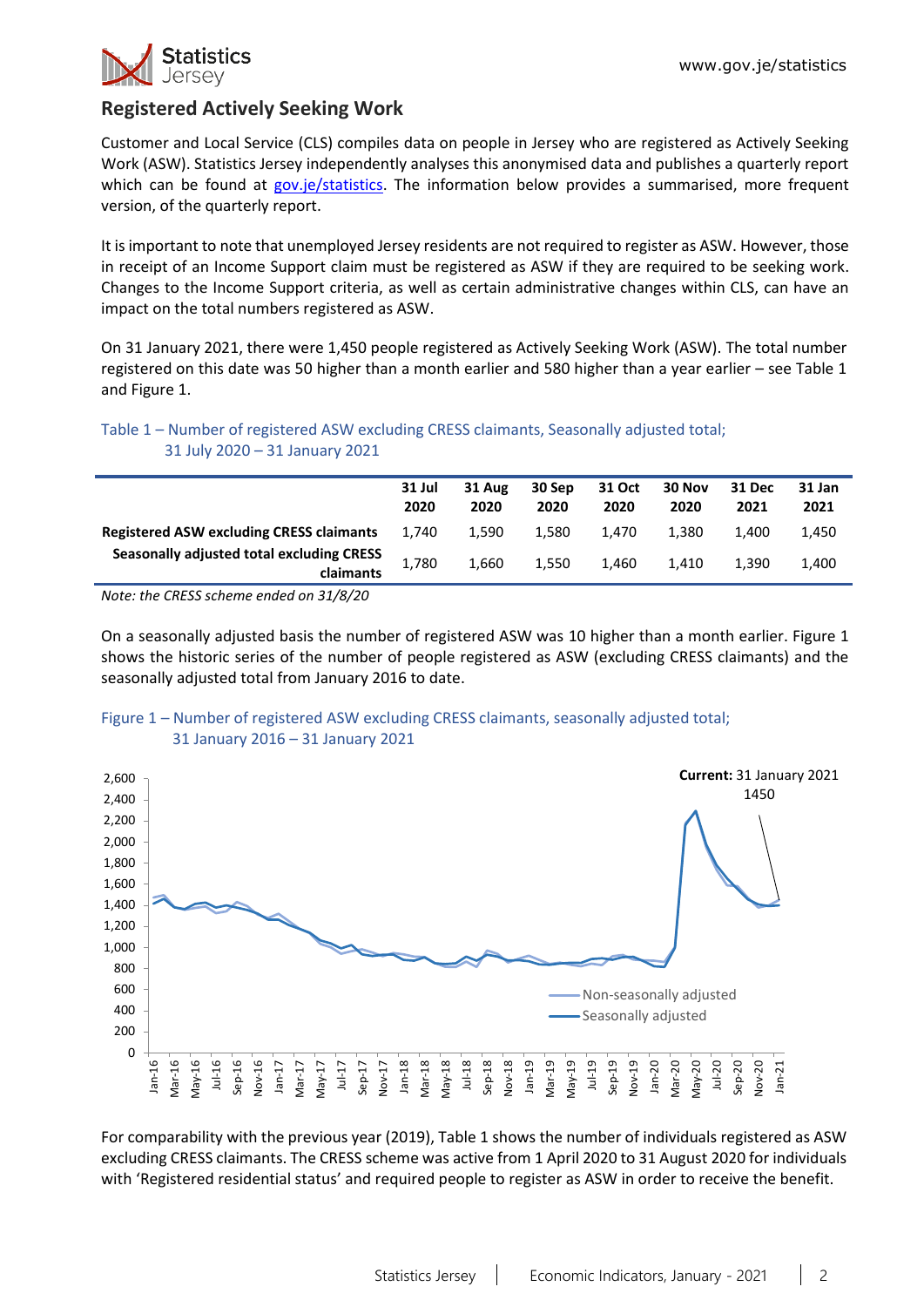

# **Registered ASW by age and sex**

On 31 January 2021, more females (790 individuals) than males (660 individuals) were registered as ASW. Figure 2 shows the breakdown by sex and age group:





On 31 January 2021, 12% of people registered as ASW were under 25 years of age (180 individuals); 5% of the total were teenagers, aged 16-19 years (70 individuals).

# **Registered ASW Duration**

Of all individuals registered as ASW on 31 January 2021, three-tenths (30%) had been registered for three months or less, corresponding to 430 individuals. Around one in seven (14%) of all individuals registered as ASW had been registered for less than one month, corresponding to 200 individuals.

## **Industry**

Individuals working in some industries of the economy, notably the Finance sector, often seek employment through private agencies and do not register as ASW with Customer and Local Services. Such industries will, therefore, tend to be under-reported in the ASW numbers.

The last industry of employment was recorded for around nine out of ten people (92%) registered as ASW. On 31 January 2021:

- 19% were previously employed in 'Miscellaneous professional & domestic services'
- 18% were previously employed in 'Retail and Wholesale, Motor repairs and sales '
- 15% were previously employed in 'Banking, Miscellaneous Insurance, Finance and Business'
- 14% were previously employed in 'Hotel, restaurants, pubs and clubs'
- 8% were previously employed in 'Construction and allied trades, mining and quarrying'

<sup>4</sup> Age and sex proportions as recorded by the 2011 Jersey Census.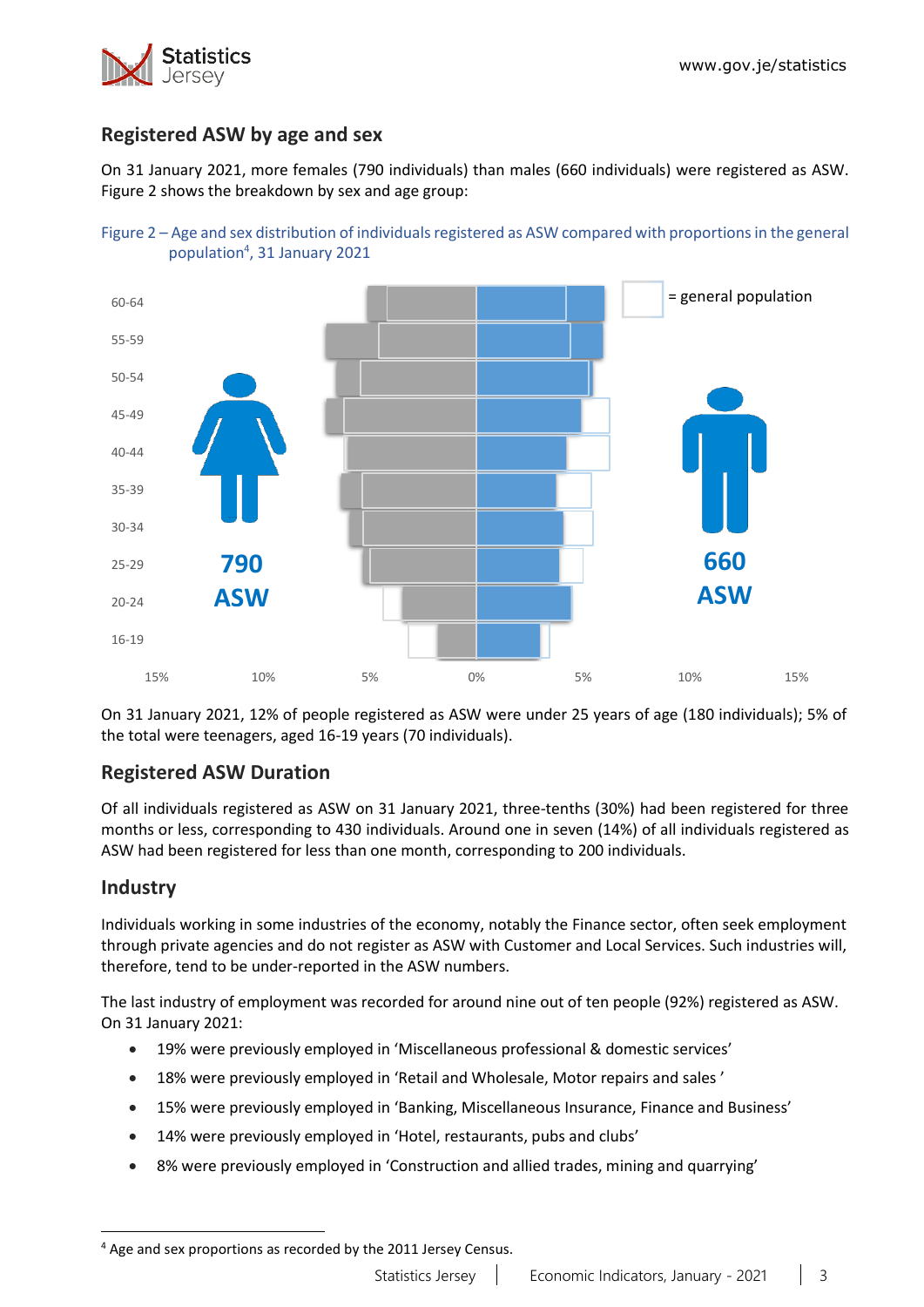

## **Income Support**

Income Support is a single, means-tested benefit available to individuals who have a low household income, pass the Income Support residence test, and are working, looking for work or exempt from looking for work. This benefit provides financial support towards the costs of housing, living, health needs and childcare. Since individuals claim on a household basis, multiple individuals may be supported by a single claim.

On 31 January 2021 there were 6,050 active Income Support claims. These claims supported 7,640 adults and 3,170 children. The number of adults and children supported by Income Support claims was essentially unchanged through January – see Table 2.

#### Table 2 – Active Income Support Claims, adults and children supported; 20 December 2020 – 31 January 2021

|                                     | 20 Dec<br>2020 | 27 Dec<br>2020 | 3 Jan<br>2021 | 10 Jan<br>2020 | 17 Jan<br>2020 | 24 Jan<br>2020 | 31 Jan<br>2021 |
|-------------------------------------|----------------|----------------|---------------|----------------|----------------|----------------|----------------|
| <b>Active Income Support Claims</b> | 6,050          | 6.040          | 6.040         | 6.050          | 6.040          | 6.050          | 6,050          |
| <b>Adults</b>                       | 7,650          | 7,660          | 7,650         | 7,650          | 7.630          | 7,630          | 7,640          |
| Children                            | 3.160          | 3,150          | 3,150         | 3,160          | 3,170          | 3,160          | 3,170          |

Compared with the closest available date a year earlier (31 January 2020), the latest number of claims was 400 higher, the number of adults supported was 550 higher and the total number of children supported was 40 higher – see Table 3.

#### Table 3 – Active Income Support Claims, adults and children supported; 31 July 2019 – 31 January 2020

|                                     | 31 July<br>2019 | 31 Aug<br>2019 | 30 Sep<br>2019 | 31 Oct<br>2019 | 30 Nov<br>2019 | <b>31 Dec</b><br>2019 | 31 Jan<br>2020 |
|-------------------------------------|-----------------|----------------|----------------|----------------|----------------|-----------------------|----------------|
| <b>Active Income Support Claims</b> | 5,620           | 5,600          | 5,580          | 5,580          | 5,590          | 5,630                 | 5,650          |
| <b>Adults</b>                       | 7.170           | 7.120          | 7,060          | 7,030          | 7,030          | 7.090                 | 7,090          |
| Children                            | 3,060           | 3,070          | 3,050          | 3,040          | 3,080          | 3,110                 | 3,130          |

#### Figure 3 – Active Income Support Claims; 31 January 2016 – 31 January 2021

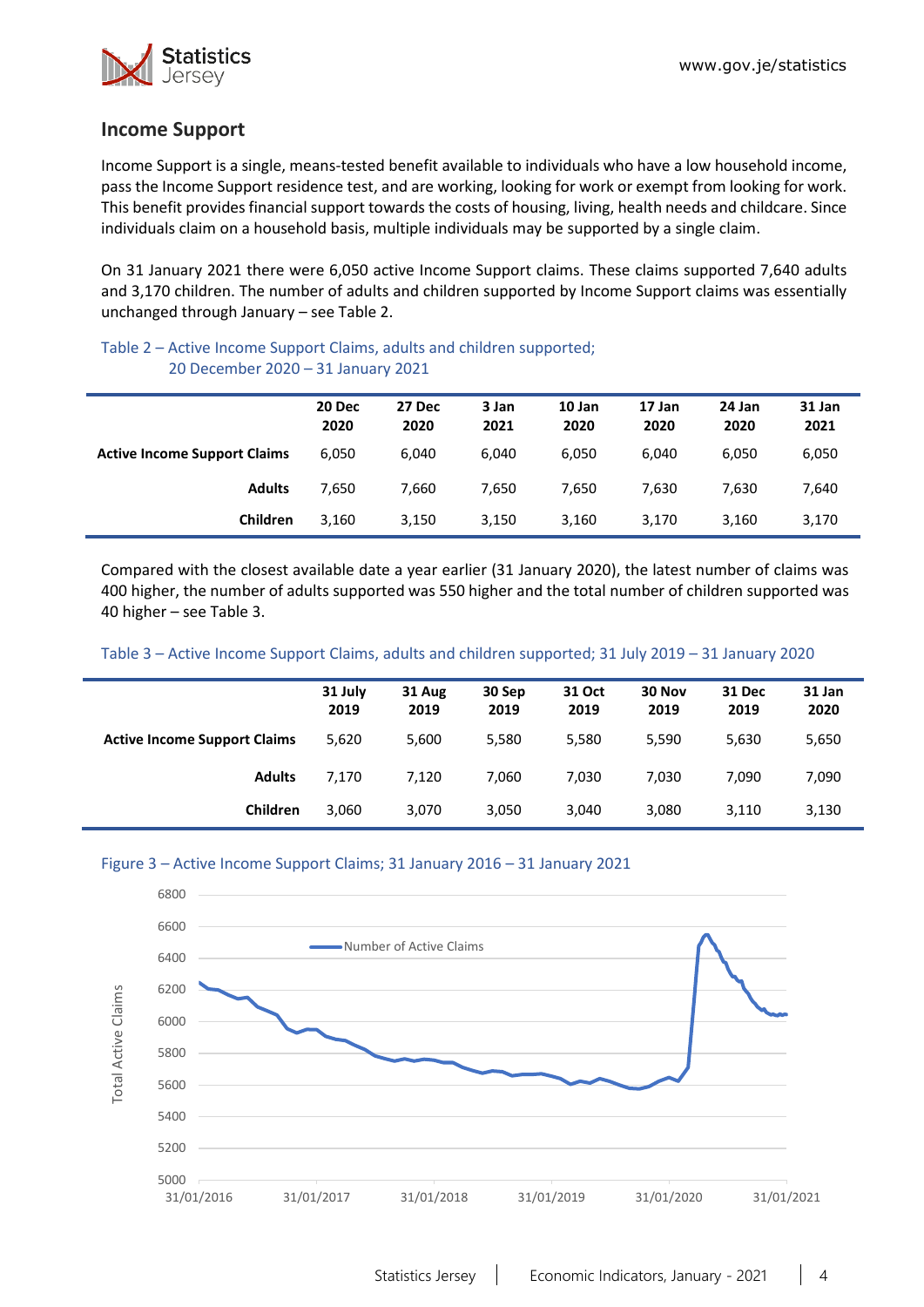

# **Business Disruption Loan Guarantee Scheme**

The Business Disruption Loan Guarantee Scheme provides government backed lending (loans provided by major banks that are guaranteed by government) to local businesses which have been impacted by Covid-19 related measures. The key features of the Scheme can be found in the [Notes.](#page-10-0) Some applicants to the Scheme may have been eligible for loans outside of this government scheme and as such will not appear in these figures.

Considering the loans under this scheme that have been completed **and reported** to Government by 31 January 2021:

- around 60 loans<sup>5</sup> had been approved by lenders in Jersey
- the total amount<sup>6</sup> of loans approved was  $£3,388,700$
- the amount of these loans which have been drawn down was £3,358,700

## **Visitor Accommodation Support Scheme**

The Visitor Accommodation Support Scheme (VASS) provides support, for Registered Tourist Accommodation Providers, of up to 80% of designated fixed costs, paid on a monthly basis in arrears. The scheme opened to applicants on 23 November 2020 and covers the period of October 2020 to April 2021, inclusive. More information on the scheme can be found [here.](https://www.gov.je/health/coronavirus/businessandemployment/pages/governmentsupportforbusinesses.aspx)

In total the Visitor Accommodation Support Scheme has seen over £2,000,000 paid out for a total of 120 claims for October, November and December 2020.

|                              | Oct<br>2020 | Nov<br>2020 | <b>Dec</b><br>2020 | <b>Cumulative</b><br>total |
|------------------------------|-------------|-------------|--------------------|----------------------------|
| <b>Total Claims</b>          | 50          | 40          | 40                 | 120                        |
| Total Amount Paid, £ 725,810 |             | 690,880     | 593,840            | 2,009,840                  |

Table 4 – VASS total claims and amount paid by month claimed for; October 2020 – December 2020

## **Coronavirus Government Co-Funded Payroll Scheme**

The Government Co-Funded Payroll Scheme consists of three Phases, each with different qualifying criteria. Qualifying criteria and the proportion of wages paid to businesses has at times been changed between and during phases of the scheme, which may affect the number of claims and total amount paid between months. Those businesses meeting the qualifying criteria set by the Government receive payments towards employees' wages. More information on this scheme can be found on [gov.je.](https://www.gov.je/health/coronavirus/businessandemployment/pages/governmentsupportforbusinesses.aspx)

Cumulatively, in Phase Three and Three+, over £21.1 million had been paid out for a total of 3,460<sup>3</sup> claims for September, October and November 2020.

Table 5 shows the number of businesses and employees receiving assistance, and the total amount paid, under Phase Three of the scheme for claims made for September and October.

<sup>5</sup> Rounded to the nearest 5.

<sup>6</sup> Rounded to the nearest £100.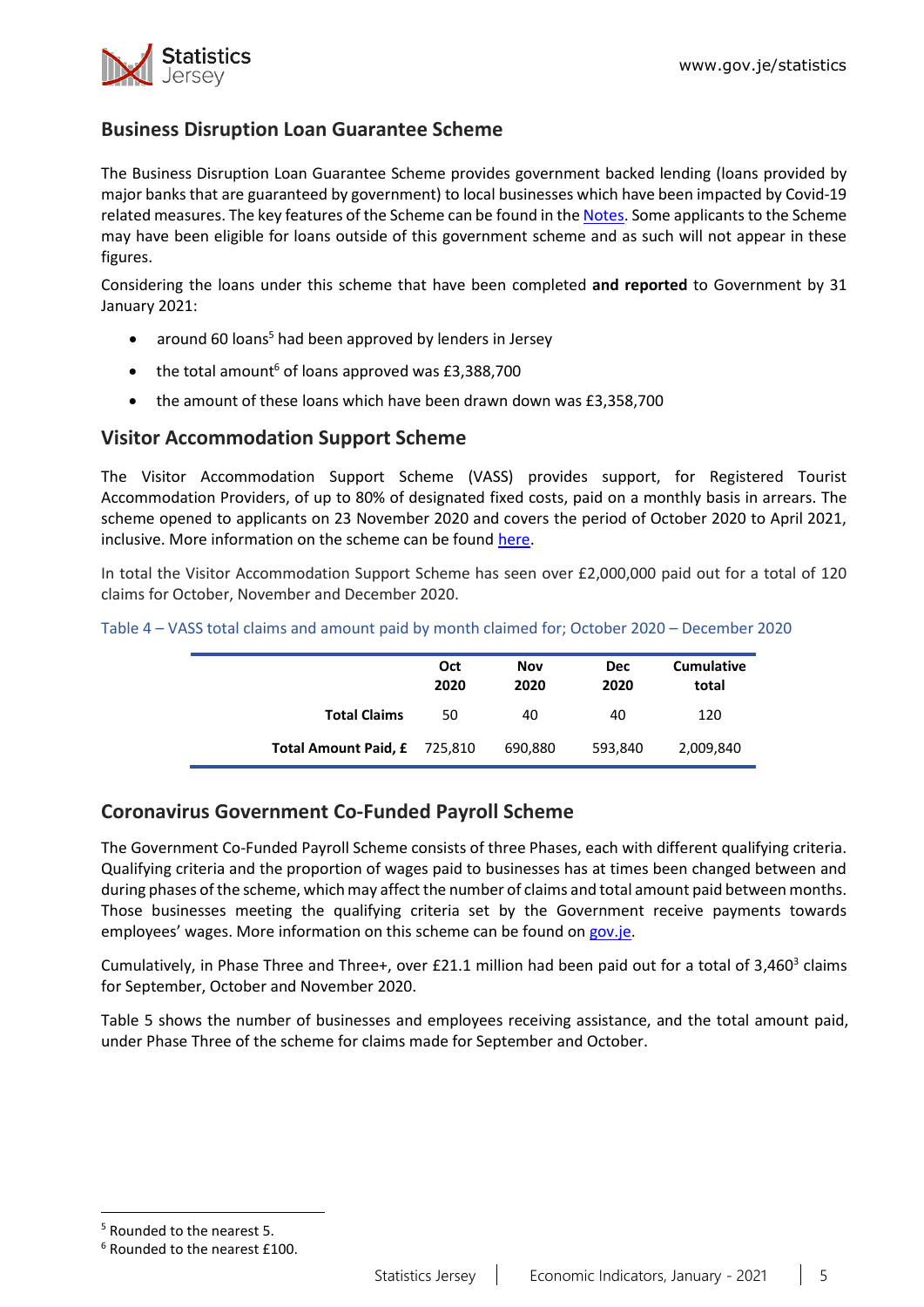

Table 5 – Coronavirus Government Co-Funded Payroll Scheme Phase Three; claims for September and October 2020<sup>7</sup>

|                              | September<br><b>Claims Total</b> | October<br><b>Claims Total</b> |
|------------------------------|----------------------------------|--------------------------------|
| <b>Total Business Claims</b> | 1,230                            | 1170                           |
| <b>Total Jobs Supported</b>  | 5,570                            | 4,990                          |
| <b>Total Amount Paid, £</b>  | 5,458,460                        | 4,895,240                      |

Table 6 shows the number of businesses and employees receiving assistance, and the total amount paid, under Phase Three+ of the scheme for claims made for November.

### Table 6 – Coronavirus Government Co-Funded Payroll Scheme Phase Three+; claims for November 2020 6 December 2020 – 31 January 2021<sup>7</sup>

|                                        | 6 Dec<br>2020 | 13 Dec<br>2020 | 20 Dec<br>2020 | 27 Dec<br>2020 | 3 Jan<br>2021 | 10 Jan<br>2021 | 17 Jan<br>2021 | 24 Jan<br>2021 | 31 Jan<br>2021 | <b>November</b><br><b>Claims Total</b> |
|----------------------------------------|---------------|----------------|----------------|----------------|---------------|----------------|----------------|----------------|----------------|----------------------------------------|
| <b>Total Business</b><br><b>Claims</b> | 410           | 310            | 180            | 100            | 60            | 40             | 10             | 10             | <5             | 1,120                                  |
| <b>Total Jobs</b><br>Supported         | 1,190         | 1,380          | 980            | 620            | 180           | 180            | 70             | 20             | 10             | 4,640                                  |
| <b>Total Amount</b><br>Paid, £         | 1,022,850     | 1,060,630      | 776,960        | 524,830        | 160,210       | 123,910        | 56,540         | 13,180         | 3,940          | 3,743,050                              |

Table 7 shows the number of businesses and employees receiving assistance, and the total amount paid, under Phase Three+ of the scheme for claims made for December.

#### Table 7 – Coronavirus Government Co-Funded Payroll Scheme Phase Three+; claims for December 2020 10 January 2021 – 31 January 2021<sup>7</sup>

|                              | 10 Jan<br>2021 | 17 Jan<br>2021 | 24 Jan<br>2021 | 31 Jan<br>2021 | <b>December</b><br><b>Claims Total</b> |
|------------------------------|----------------|----------------|----------------|----------------|----------------------------------------|
| <b>Total Business Claims</b> | 660            | 400            | 260            | 150            | 1,480                                  |
| <b>Total Jobs Supported</b>  | 2.080          | 2.030          | 1,220          | 810            | 6,130                                  |
| <b>Total Amount Paid, £</b>  | 2,544,600      | 2,298,820      | 1,284,450      | 890,800        | 7,018,670                              |

 $7$  Weekly information may be revised in the following week. This is due to a small number of payments being returned to Government, usually due to incorrect banking details, after the statistics for the week have been compiled. Such returned payments may be paid again in future weeks.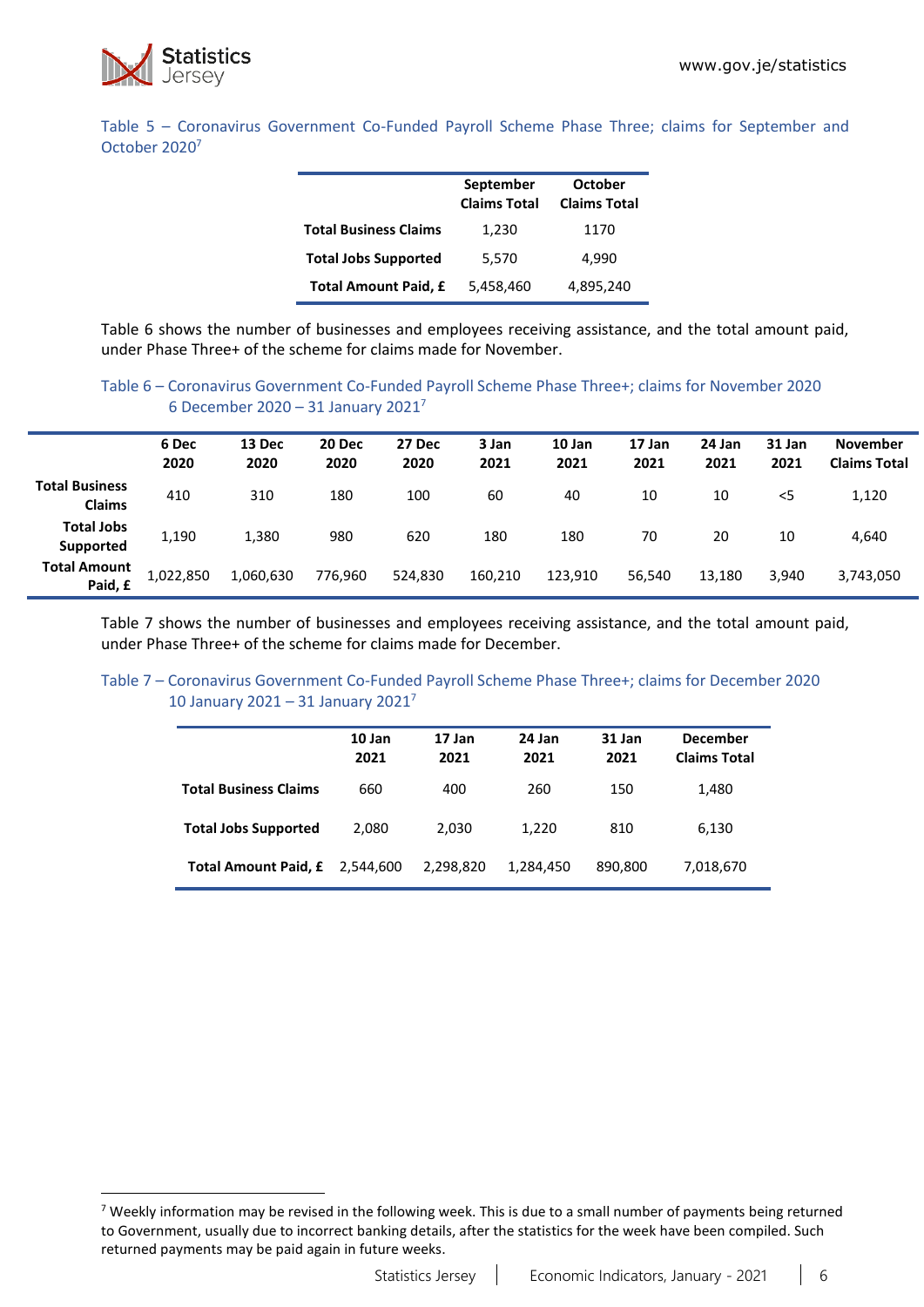

# **Royal Court housing activity**

Royal Court transactions represent essentially all the residential house sales and around 30% of residential flat sales in Jersey. Generally, Royal Court transactions account for around three-quarters of the residential properties that are included in the House Price Index, the remaining property transactions that make up the House Price Index data are transacted by share transfer.

Table 8 shows the turnover and total value of residential properties transacted each week in the Royal Court, applying two sets of definition of property: those included in the quarterly House Price Index (HPI); and an extended set which includes the following additional property types: 1-bedroom and 5- or more bedroom houses; 3- or more bedroom flats; bedsits; and designated first time buyer, age restricted and housing gateway properties.

|      |            |          | <b>HPI definitions</b> |          | Extended definition |
|------|------------|----------|------------------------|----------|---------------------|
| Week | Date       | Turnover | <b>Total Value</b>     | Turnover | <b>Total Value</b>  |
| 1    | 08/01/2021 | 19       | 11,142,500             | 23       | 15,141,010          |
| 2    | 15/01/2021 | 21       | 12,662,000             | 29       | 19,197,000          |
| 3    | 22/01/2021 | 15       | 10,066,000             | 21       | 18,583,500          |
| 4    | 29/01/2021 | 25       | 16,215,999             | 36       | 22,572,999          |

#### Table 8 – Royal Court Housing Activity 2021<sup>8</sup>

*Note: there was no sitting on 01/01/2021 as it was New Years Day.* 

Weekly totals can be affected by specific new developments and also by any seasonal effects. Caution is advised, therefore, when making weekly comparisons. Figure 4 shows the cumulative total of HPI eligible Royal Court transactions for the first twelve Royal Court sittings in 2018, 2019, 2020 and the four so far in 2021.



Figure 4 – Cumulative total of HPI eligible Royal Court transactions for first twelve sittings of the year, 2018 - 2021

After the first four Royal Court sittings in 2021, 80 HPI eligible properties had been sold. This was higher than seen at this point in any year 2018 - 2020.

<sup>8</sup> Values provided in this section are unrounded.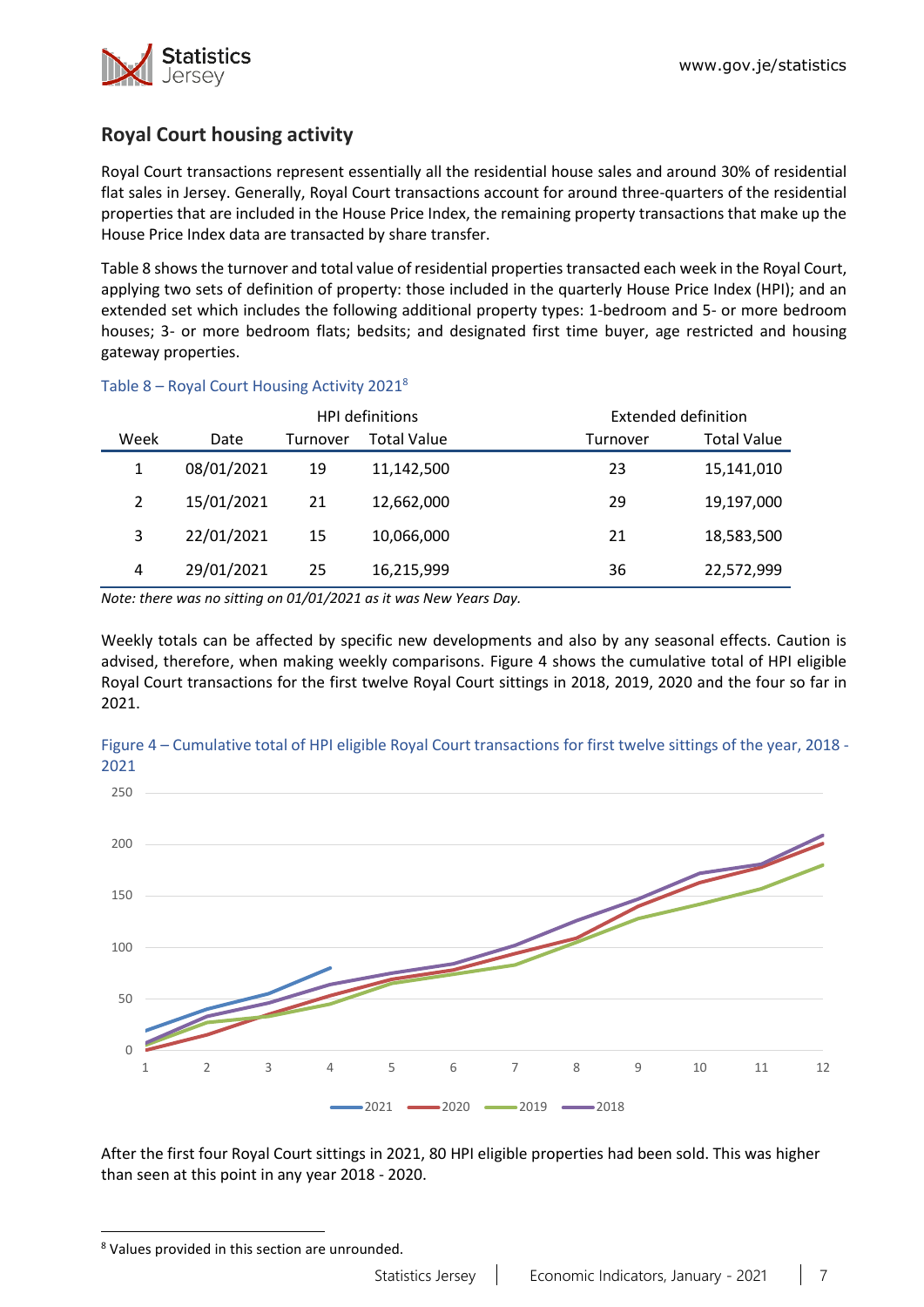

## **Road and public transport usage**

Growth, Housing and Environment (GHE) measures the level of traffic on a number of roads in the Island. Table 10 provides the numbers of vehicles measured by monitoring equipment at the St. Helier overpass.

| Week                  | 50                       | 51                       | 52                                 |                    |                          |                          | 4                        |                          |
|-----------------------|--------------------------|--------------------------|------------------------------------|--------------------|--------------------------|--------------------------|--------------------------|--------------------------|
|                       | 13 Dec<br>2020           | 20 Dec<br>2020           | 27 Dec<br>2020                     | 3 Jan<br>2021      | 10 Jan<br>2021           | 17 Jan<br>2021           | 24 Jan<br>2021           | 31 Jan<br>2021           |
| <b>Total vehicles</b> | 204.970                  | 207.970                  | 160.900                            | 141.650            | 187.900                  | 198,110                  | 200.240                  | 202,600                  |
| Impactful<br>events   | $\overline{\phantom{a}}$ | $\overline{\phantom{0}}$ | Christmas and<br><b>Boxing Day</b> | <b>New</b><br>Year | $\overline{\phantom{0}}$ | $\overline{\phantom{a}}$ | $\overline{\phantom{0}}$ | $\overline{\phantom{0}}$ |

Table 10 – Weekly number of vehicles using the overpass; weeks ending 13 December 2020 – 31 January 2021

Figure 4 shows the weekly total number of vehicles using the overpass at the end of 2020 and beginning of 2021 (labelled "2020 – 2021"), as well as the average for the comparable weeks a year previously ("2019 – 2020").

In the week ending 31 January 2020 road usage was 12% lower compared with a year earlier.



#### Figure 4 – Weekly number of vehicles using the overpass; 2019-2020 and 2020-2021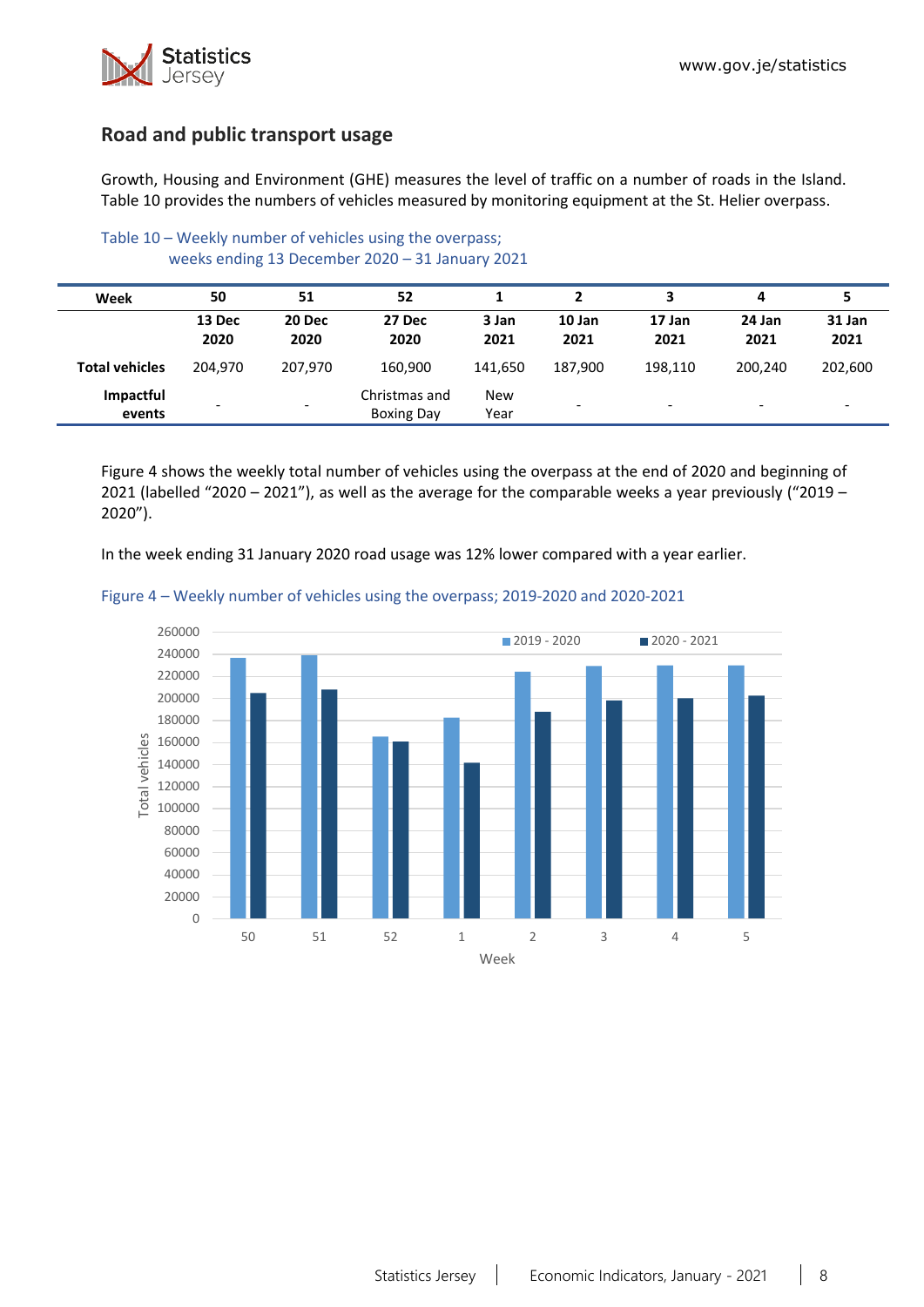GHE receives information on the usage of public transport in Jersey. The total weekly number of bus passengers are shown in Table 11. It should be noted that there may have been different numbers of bus journeys timetabled in each week due to Public Holidays and coronavirus measures.

It should be noted that the numbers in Table 11 are provisional as they may be revised slightly in the future due to occasional late reporting.

| Week                | 50             | 51             | 52             |               |                |                |                |                |
|---------------------|----------------|----------------|----------------|---------------|----------------|----------------|----------------|----------------|
|                     | 13 Dec<br>2020 | 20 Dec<br>2020 | 27 Dec<br>2020 | 3 Jan<br>2021 | 10 Jan<br>2021 | 17 Jan<br>2021 | 24 Jan<br>2021 | 31 Jan<br>2021 |
| Total<br>passengers | 33,970         | 27,290         | 14,020         | 11.130        | 19,050         | 31,530         | 32.350         | 32,860         |

The total number of bus passengers in the week ending 31 January 2021 was 2% higher compared with the previous week and was 58% lower than in the comparable week of 2020 (2 February 2020).

Figure 5 shows the weekly total number of bus passengers at the end of 2020 and beginning of 2021 (labelled "2020 – 2021"), as well as comparable weeks in 2019 and 2020 ("2019 – 2020").



#### Figure 5 – Total weekly bus passengers; 2019 - 2020 and 2020-2021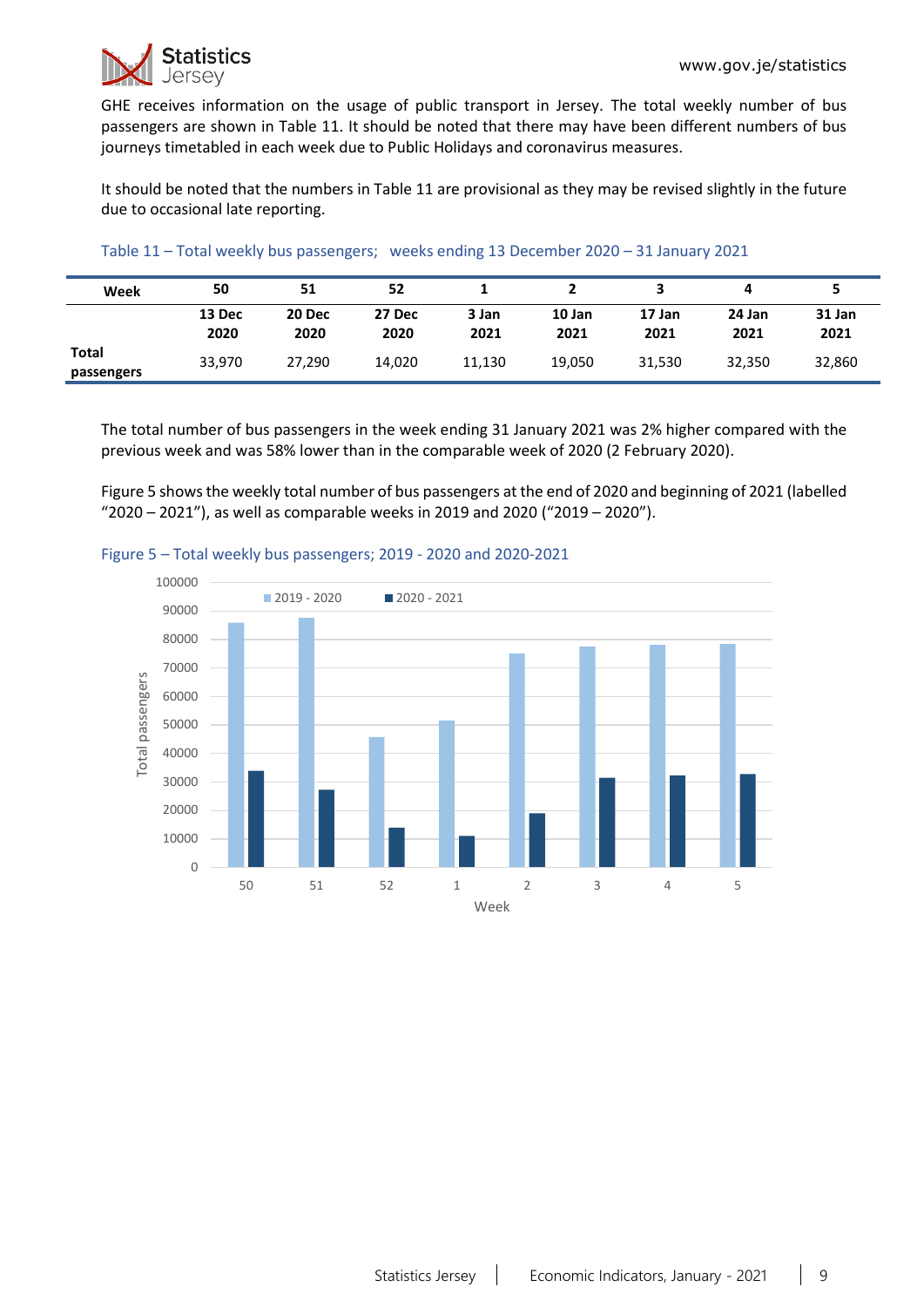

# **Monthly passenger departures from the Island<sup>9</sup>**

The number of tourism visits to Jersey can have a significant impact on various sectors of the Island's economy. Figure 6 shows total passenger departures (which includes visitors and residents) by month for 2020 compared with the monthly averages for the previous three years (mean of respective months for the period 2017 to 2019). These figures include travel by air and by sea, including private aircraft, visiting yachts and cruise passengers (there were none of the latter in 2020; there were a few thousand each year in previous years).



Figure 6 – Total passenger departures by month; January – December 2020 and 2017-2019 monthly mean average

Figure 6 shows that during the period that the Island's borders were essentially closed (during April, May and June 2020) there were very few departing passengers. Since the Island's borders were re-opened (on 3 July 2020), departing passenger numbers increased but remain substantially lower than in 2019. The total numbers of departing passengers in December 2020 was 91% lowerthan the corresponding monthly average for 2017-2019.

Overall, the total number of departing passengers in 2020 was around 79% lower than the previous three year annual average (2017-2019). Over 900,000 fewer passengers departed the Island in 2020 (249,320) compared with the annual average for 2017-19 (1,178,270).

<sup>&</sup>lt;sup>9</sup> It should be noted that normally Statistics Jersey would currently be conducting an exit survey of departing passengers to determine the number of visitors to Jersey and their on-Island expenditure. This ongoing survey was stopped in March due to the pandemic and reduced number of passengers through the ports. The survey is scheduled to resume once restrictions allow. Although visitor numbers are not available for 2020, Statistics Jersey has continued to collate the passenger departure data whilst the exit survey has been on hold.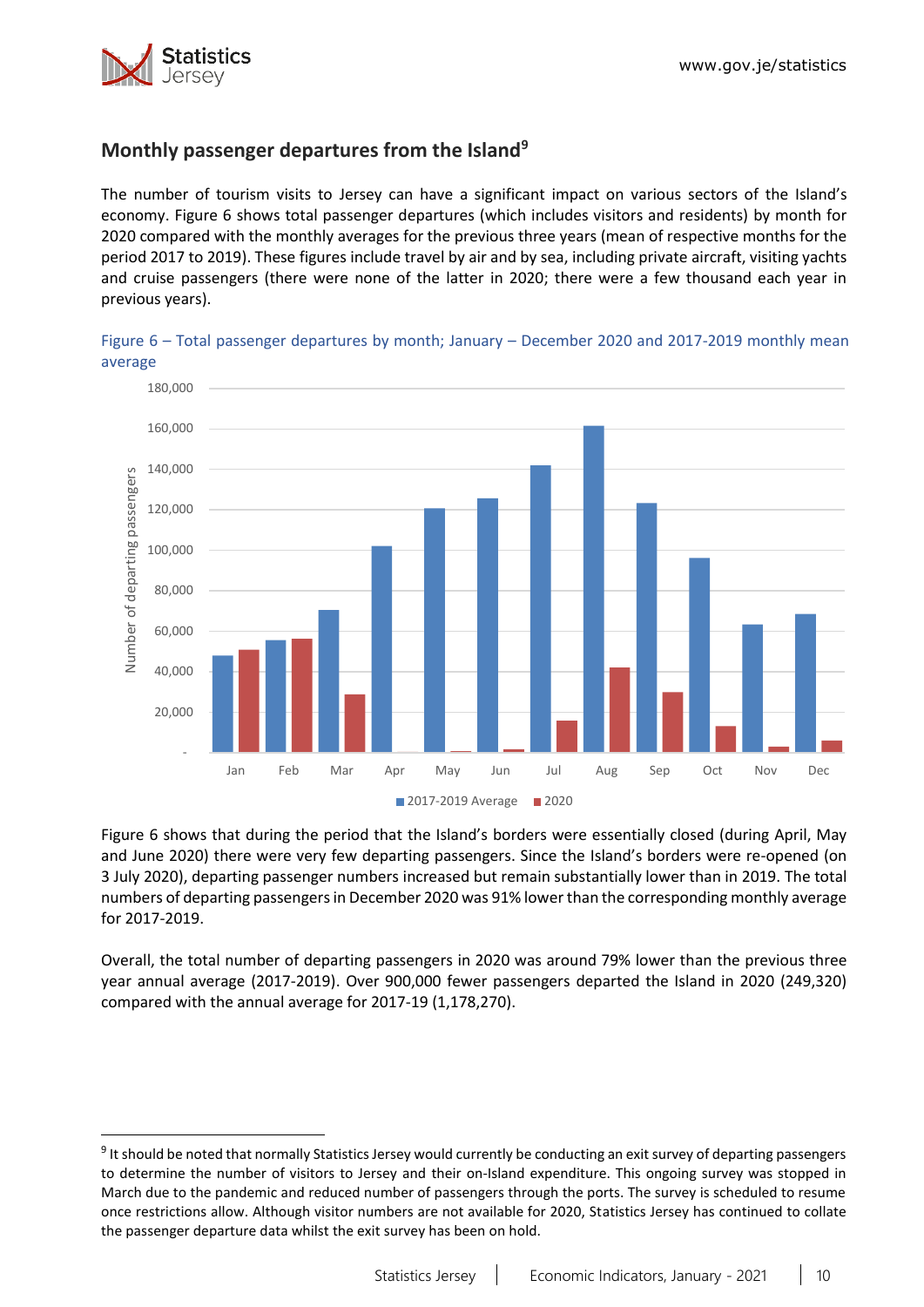

## **Notes**

### 1. Data Sources

Customer and Local Services (CLS) are the principal data source for the following sections: Registered Actively Seeking Work (ASW), Income Support, Coronavirus Government Co-Funded Payroll Scheme, COVID-Related Emergency Support Scheme and Visitor Accommodation Support Scheme.

The Public Registry online "PRIDE" database is the principal data source for Royal Court housing activity. This data is supplemented by information on the type and size of each property sourced from estate agent advertisement brochures and planning documents, as well as information provided by the Island's Parishes and Customer and Local Services.

Treasury and Exchequer are the principal data source for the Business Disruption Loan Guarantee Scheme.

Growth, Housing and Environment are the principal data source for road and public transport usage.

Ports of Jersey and Condor provide information on passenger arrivals.

#### <span id="page-10-0"></span>2. Key features of the Business Disruption Loan Guarantee Scheme

- the Government of Jersey underwrites 80% of lending under the Scheme up to the value of £50 million
- credit is only extended to businesses which are considered viable were it not for Covid-19 related disruption, in line with a prescribed questionnaire and the bank's own judgement
- applications for finance must be to support a business's working capital and will not involve extensions to existing facilities, re-financing or asset financing
- the scheme is open to all local businesses. Credit extended under the scheme will be between £5,000 and £500,000 per business. The term of any credit facility under the scheme must be no more than 6 years, with a maximum of 3 years for overdrafts
- if the lending is below £250,000 it can be unsecured. If the lending is above £250,000, the bank will establish a lack, or absence, of sufficient security prior to an applicant using the Scheme
- the maximum interest rate a bank can charge under the scheme is 4.5% above the Bank of England base rate (currently 0.1%)
- the Scheme originally excluded businesses in certain sectors and all businesses with a turnover greater than £10 million. These restrictions have subsequently been removed, this being announced on 15 May 2020
- In December 2020 the Scheme was extended to March 2021, with an additional £3m of further lending capacity, *further extension may occur subject to review*

*Statistics Jersey 10 February 2021*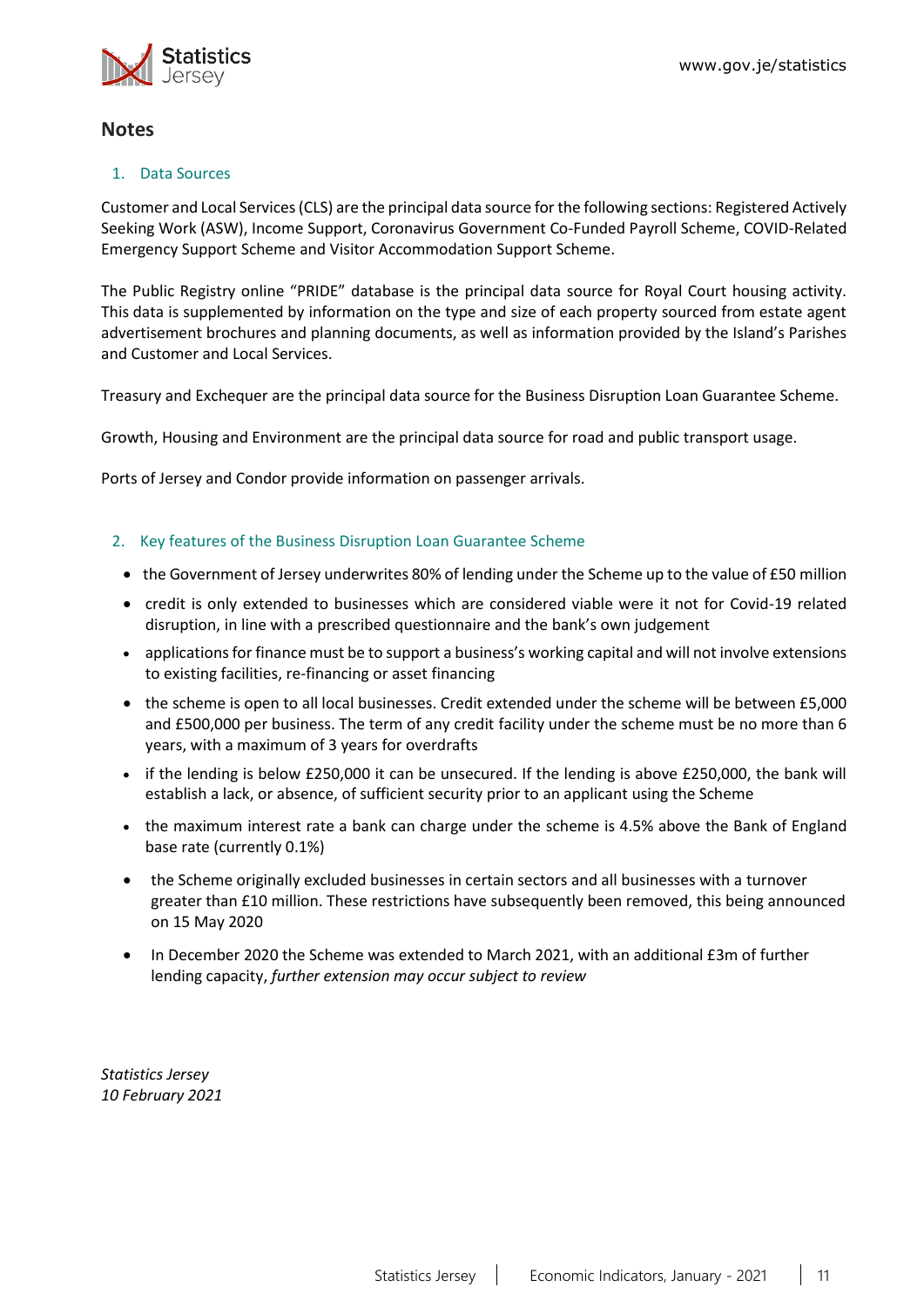## <span id="page-11-0"></span>**Sectoral breakdown of the Co-Funded Payroll Scheme**

For Phase Three+ of the Government Co-funded Payroll Scheme, the total figures for a month's claims can be broken down into the sectors in which businesses are operating. This breakdown uses the Standard Industrial Classification (SIC2007) in order to be comparable with other Statistics Jersey publications<sup>10</sup>, in particular the [Labour Market](https://www.gov.je/Government/JerseyInFigures/EmploymentEarnings/Pages/LabourMarket.aspx) and [National Accounts \(Appendix C\).](https://www.gov.je/SiteCollectionDocuments/Government%20and%20administration/R%20GVA%20and%20GDP%202018%2020191002%20SJ.pdf)

Tables A1 shows the sectoral breakdowns for November 2020. These breakdowns are as of 31 January 2021, a small number of claims may be processed after this date.

| <b>Sector</b>                                            | <b>Claims</b> | <b>Jobs Supported</b> | Amount Paid (£) |
|----------------------------------------------------------|---------------|-----------------------|-----------------|
| Agriculture and fishing                                  | 30            | 70                    | 65,320          |
| Construction and quarrying                               | 100           | 440                   | 395,700         |
| Education, health and other<br>services (private sector) | 260           | 870                   | 592,740         |
| Financial and legal activities                           | 30            | 50                    | 38,540          |
| Hotels, restaurants and bars                             | 180           | 1,750                 | 1,414,600       |
| Information and communication                            | 30            | 80                    | 59,600          |
| Manufacturing                                            | 20            | 160                   | 123,840         |
| Miscellaneous business activities                        | 170           | 450                   | 389,230         |
| Transport and storage                                    | 230           | 450                   | 404,150         |
| Utilities and waste                                      | $<$ 5         | 10                    | 13,290          |
| Wholesale and retail                                     | 80            | 320                   | 246,010         |
| <b>Total</b>                                             | 1,120         | 4,640                 | 3,743,050       |

Table A1 – Government Co-Funded Payroll Scheme Phase Three+ by sector; claims for November 2020

All values are independently rounded to the nearest 10; therefore, columns may not sum to totals.

<sup>&</sup>lt;sup>10</sup> At this point in time, it has been possible to allocate approximately 83% of total jobs and the total amount paid to the SIC2007 sectors used for other Statistics Jersey publications, corresponding to 38% of total claims. Self-identified sectors, predominantly relating to claims by sole-traders, have been used for the remainder. Self-identified sectors also use SIC2007 but may be categorised incorrectly.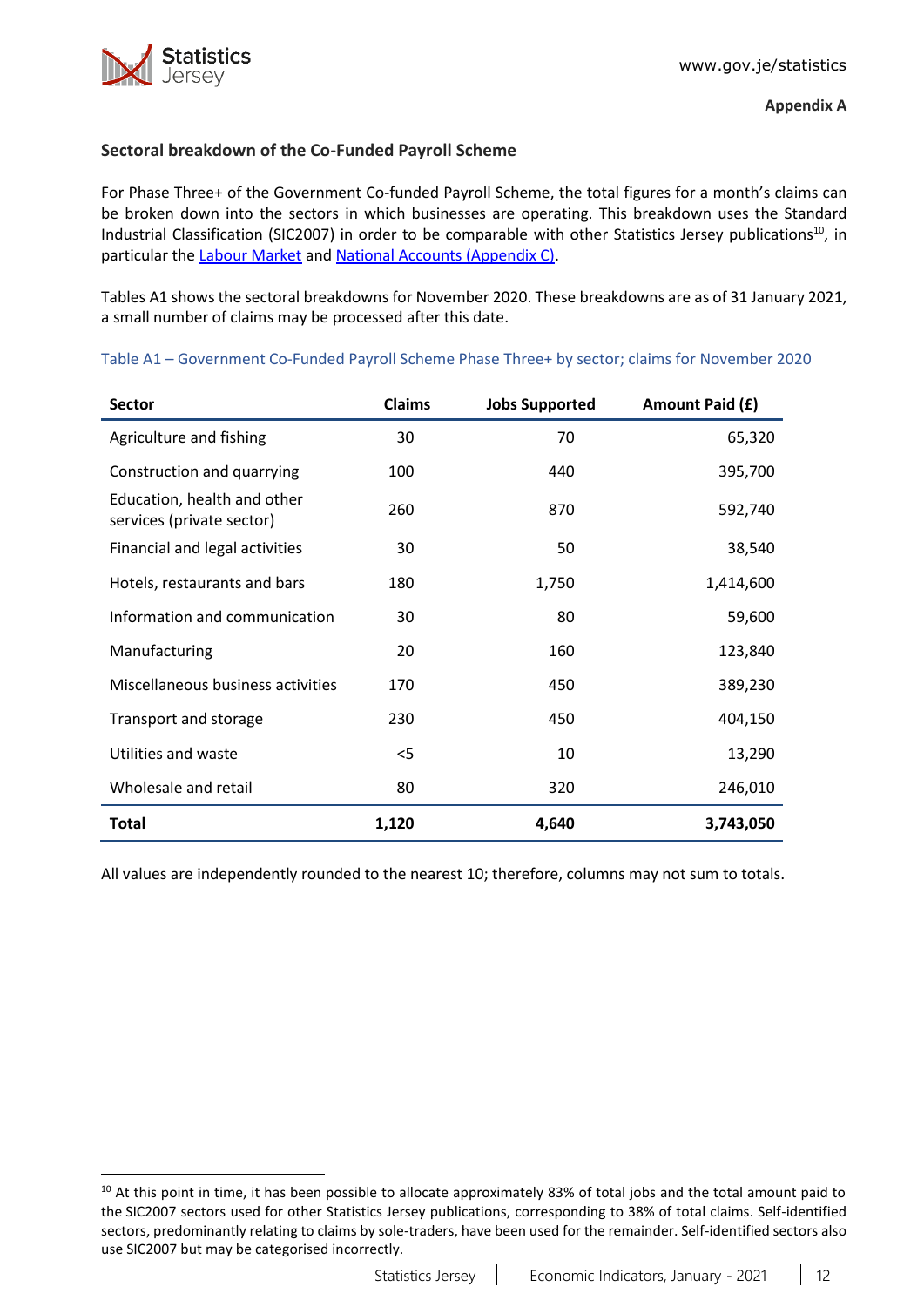

Figure A1 shows the proportion of the total amount paid that each sector has claimed under the Co-Funded Payroll Scheme for November 2020 compared with the proportion of GVA that the sector represented in 2018.

Figure A1 – Sectoral comparison of Proportion of total amount claimed (for November 2020), by sector, compared to the percent contribution of that sector to total GVA (2018)<sup>11</sup>



Figure A2 shows the total jobs supported in each sector under the Co-Funded Payroll Scheme for November 2020 as a proportion of the total jobs filled in each sector in June 2020.





11 [Measuring Jersey's economy: GVA and GDP 2018 report](https://www.gov.je/SiteCollectionDocuments/Government%20and%20administration/R%20GVA%20and%20GDP%202018%2020191002%20SJ.pdf)

<sup>12</sup> [Jersey's Labour market report for June 2020](https://www.gov.je/SiteCollectionDocuments/Government%20and%20administration/R%20Jersey%20Labour%20Market%20Jun%2020%2020201105%20SJ.pdf)